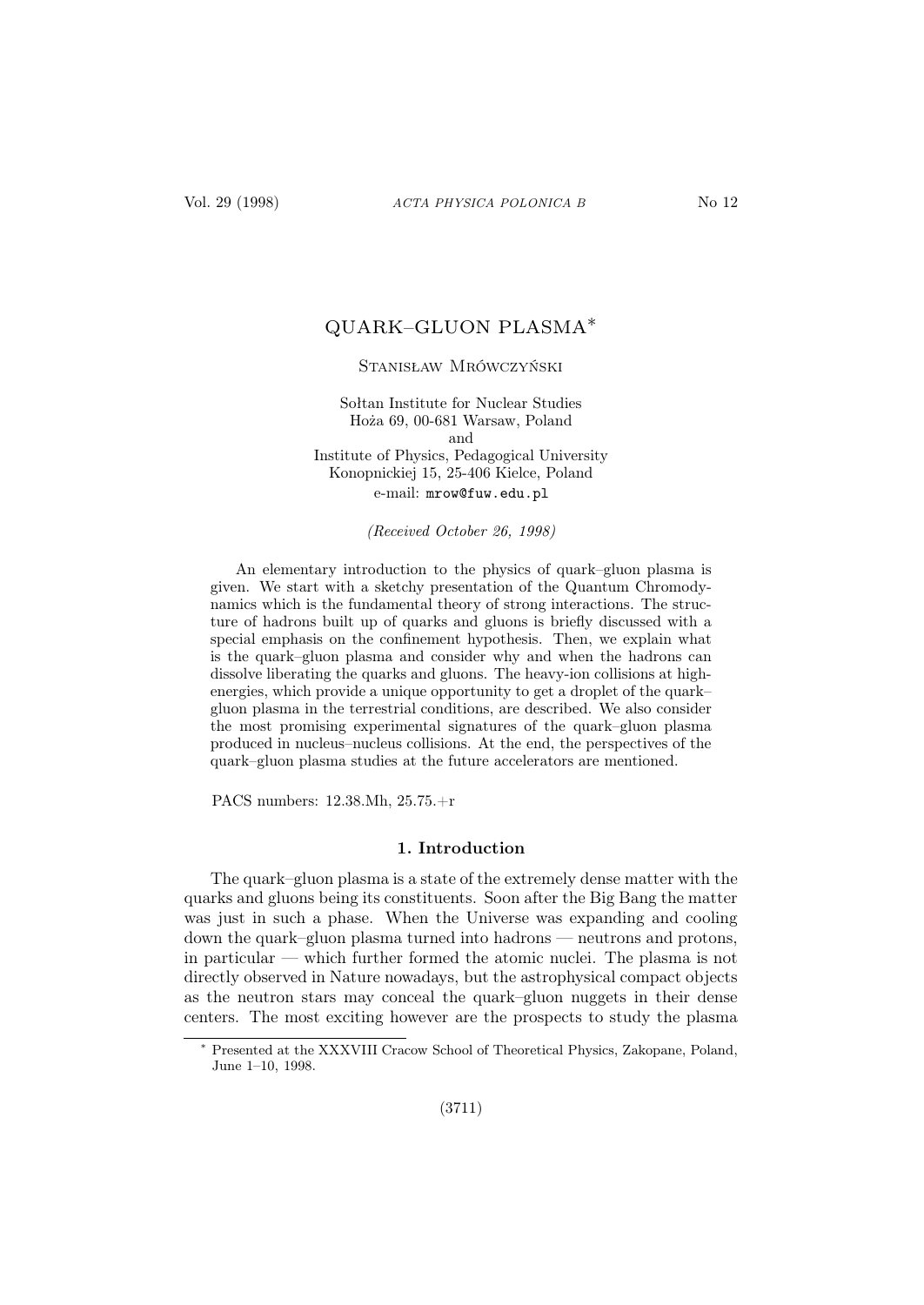in the laboratory experiments. A broad research program of the heavyion collisions, which provide a unique opportunity to produce the quark– gluon droplets in the terrestrial conditions, is underway. While the question, whether the plasma is already produced with the currently operating heavyion accelerators, is right now vigorously debated, there are hardly any doubts that we will have a reliable evidence of the plasma within a few years. Then, there will be completed the accelerators of a new generation: the Relativistic Heavy Ion Collider (RHIC) at the Brookhaven National Laboratory and the Large Hadron Collider (LHC) at CERN.

The aim of this article is to give a very elementary introduction to the physics of quark–gluon plasma. We start with a few words on the Quantum Chromodynamics which is a fundamental theory of strong interactions. Then, the structure of hadrons, which are built up of quarks and gluons, is briefly discussed. A particular emphasis is paid on the confinement hypothesis. In the next section we try to explain why and when the hadrons can dissolve liberating the quarks and gluons from their interiors. Finally, the generation of the quark–gluon plasma in heavy-ion collisions is considered.

There is a huge literature on every topic touched in this article. Instead of citing numerous original papers, we rather recommend two collections of the review articles [1,2]. The more recent progress in the field can be followed due to the proceedings of the regular "Quark Matter" conferences [3–5].

Throughout the article we use the natural units where the velocity of light c, the Planck  $\hbar$  and Boltzmann k constants are all equal unity. Then, the mass, momentum and temperature have the dimension of energy, which is most often expressed in MeV. The distances in space or time are either measured in the length units, which are usually given in fm  $(1 \text{ fm} = 10^{-13} \text{ cm})$ , or in the inverse energy units. One easily recalculates the length into the inverse energy or vice verse keeping in mind that  $\hbar c = 197.3$  MeV· fm.

## 2. Quantum chromodynamics

Quantum Chromodynamics (QCD) strongly resembles the Quantum Electrodynamics (QED). While QED describes the interaction of electric charges — usually electrons and their antiparticles positrons — with the electromagnetic field represented by photons, QCD deals with the quarks and gluons corresponding to, respectively, the electrons and photons. The quarks are, as electrons, massive and curry a specific charge called color, which is however not of one but of three types: red, blue and green. The gluons, which are, as photons, massless, but not neutral. In contrast to photons, they curry color charges being the combinations of the quark ones. The electromagnetic interaction proceeds due to the photon exchanges. Analogously the quarks interact exchanging the gluons. Although the photons being neutral cannot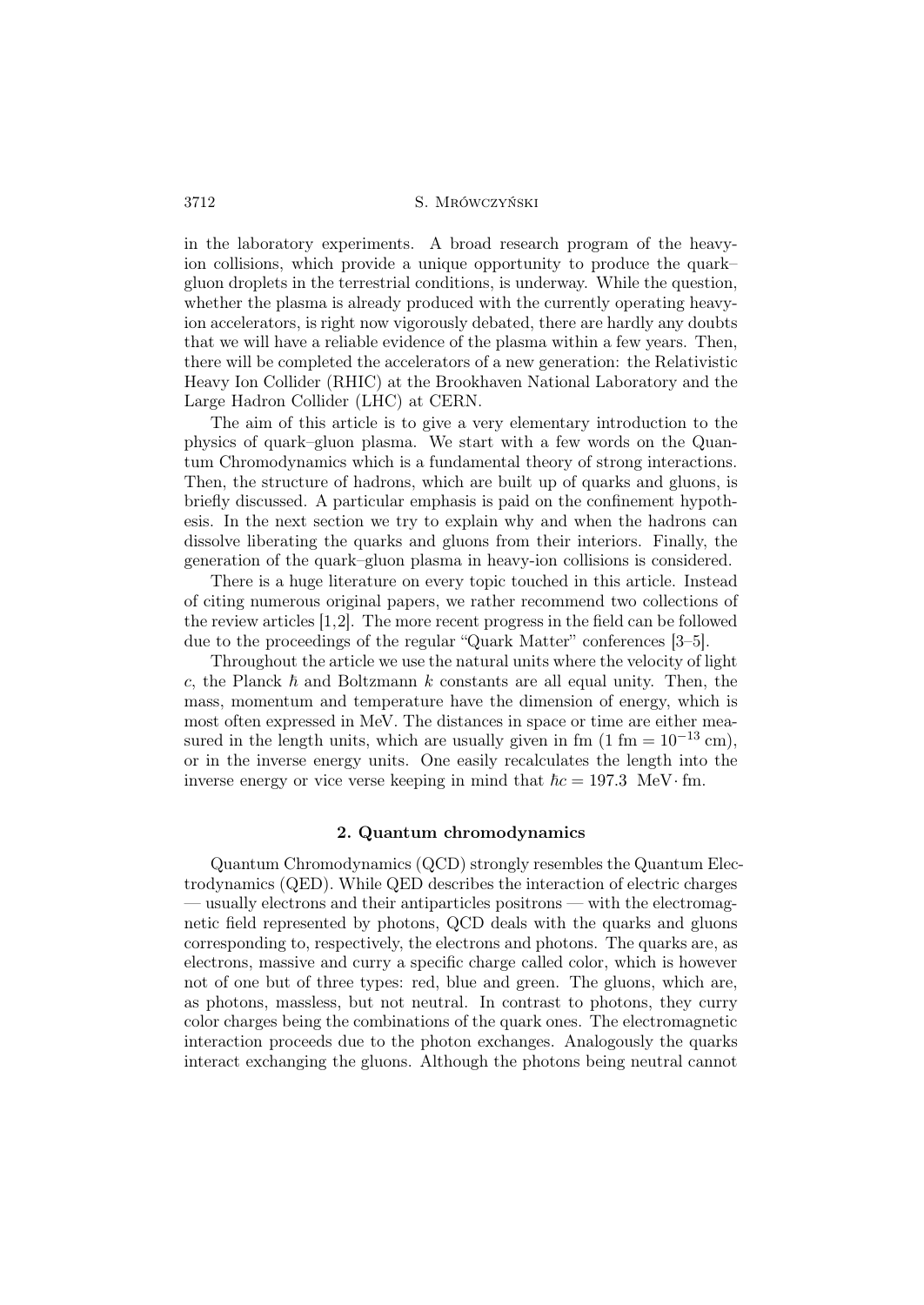### Quark-Gluon Plasma 3713

interact directly with each other, there are forces acting between gluons.

QCD has emerged as a theory of quarks and gluons which built up the hadrons i.e. strongly interacting particles such as neutrons and protons. However, there is no commonly accepted model of the hadron structure. The difficulty lies in the very nature of the strong interaction  $-$  its strength. While the perturbative expansion, where the noninteracting system is treated as a first approximation, appear to be the only effective and universal computational method in the quantum field theory, a large value of the QCD coupling constant excludes applicability of the method for the system of quarks and gluons. However, QCD possesses a remarkable property called the *asymptotic freedom*. The coupling constant  $\alpha_s$  effectively depends on the four-momentum Q transferred in the interaction as

$$
\alpha_s(Q) = \frac{12\pi}{(33 - 2N_f)\ln Q^2 / A_{\text{QCD}}^2} \,,\tag{1}
$$

where  $N_f$  is the number of the number of the quark flavours (types) and  $\Lambda_{\rm QCD}$  is the QCD scale parameter,  $\Lambda_{\rm QCD} \cong 200$  MeV. Eq. (1) shows that the coupling constant is small when  $Q^2 \gg A_{\text{QCD}}^2$ . Therefore, the interactions with a large momentum transfer can be treated in the perturbative way. QCD appears to be indeed very successful in describing the hard processes, such as a production of jets in high energy proton–antiproton collisions, which proceed with high Q.

### 3. Hadron structure

The description of the soft processes in QCD, which, in particular, control the hadron structure, remains a very serious unresolved problem of the strong interactions. One has to rely on the phenomenological models, the validity of which can be only tested by confrontation against the experimental data. Dealing with the soft QCD one often uses the concept of the constituent quarks which should be distinguished from the current quarks. The latter ones are the fundamental elementary spin  $1/2$  particles which are present in the QCD lagrangian. The current up  $(u)$  and down  $(d)$  quarks are light with the mass of a few MeV. The constituent  $u$  and  $d$  quarks are supposed to be the effective quasiparticles with the (large) masses of about 300 MeV (1/3 of the nucleon) generated by the interaction. The difference between the current and constituent strange  $(s)$  quark masses is less dramatic. They are, respectively, about 150 and 450 MeV. In the case of heavy quarks — charm  $(c)$ , bottom  $(b)$  and top  $(t)$  — the distinction is no longer valid.

Within the constituent quark model the baryon is described as three bounded quarks. The meson is then the system of quark and antiquark.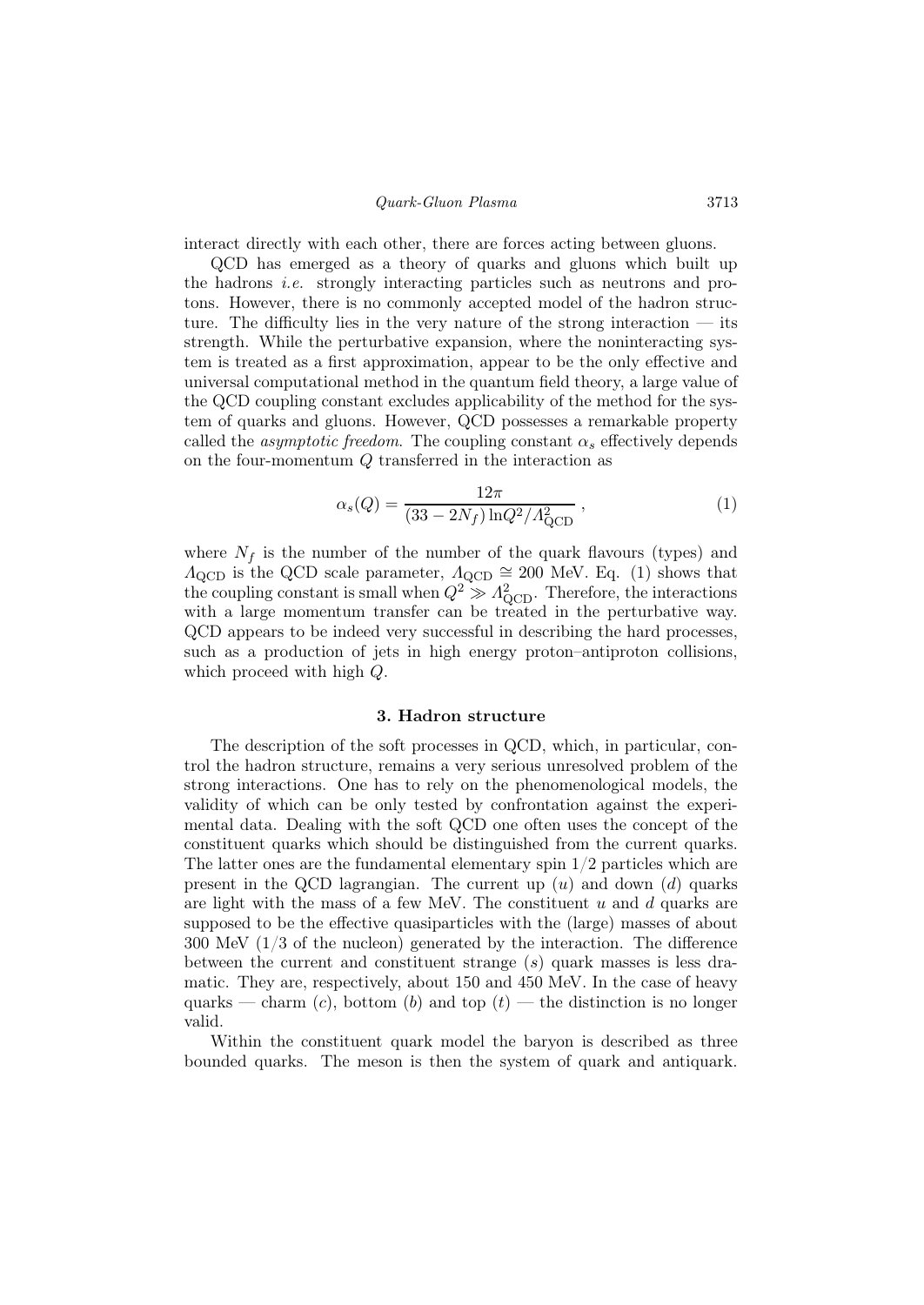In terms of current quarks the hadron is seen as a cloud of quarks and gluons. The baryon is then no longer built of three quarks and the meson of quark and antiquark. Instead, the hadron curries the quantum numbers of, respectively, three quarks or the quark and antiquark. Therefore, the hadron is composed of the valence quarks (quark and antiquark in the case of meson and three quarks for the baryon) and the sea constituted by the quark–antiquark pairs and gluons.

The gluons are believed to glue together the quarks which form the hadron, but a satisfactory theory of the hadron binding is still missing. Such a theory has to explain the hypothesis of confinement which is the fundamental element of our understanding of the hadron world. While the electric charges tend to form electrically neutral atoms and molecules, in the case of the chromodynamic interactions there seems to be a strict rule that the color charges occur only within the white configurations. The existence of the separated color objects as quarks and gluons is excluded. They must be confined in the colorless systems such as hadrons. The three quarks forming a baryon curry three fundamental colors which give all together the white object. In the meson case the quark color is complementary to the color of the antiquark. In principle, the confinement hypothesis allows for the existence of not only the meson (quark–antiquark) and baryon (three quark) configurations but for any white one such as a dibaryon which is the six quark system. However, in spite of hard experimental efforts, the reliable evidence for the hadrons different than baryons and mesons is lacking.

There are many phenomenological approaches to the confinement. Let us briefly present here the string model inspired by the Meissner effect which is the expelling of the magnetic field from the superconducting material. The model assumes that the vacuum behaves as a diaelectric medium, where the chromodynamic field cannot propagate but is confined in thin tubes or strings which connect the field sources. In Fig. 1 we show the electric field generated by the two opposite charges which are in the (normal) vacuum (a) and in the diaelectric medium (b). Let us compute the potential which acts between charges in the latter case. Using the Gauss theorem one immediately finds the electric field as  $E = q/\sigma$ , where q denotes the charge and  $\sigma$ the cross section of the tube. If  $\sigma$  is independent of the distance r between the charges, their potential energy equals

$$
V(r) = \frac{q^2}{\sigma} r \ . \tag{2}
$$

As seen the potential energy grows lineary with  $r$  when the charges are put in the diaelectric medium. Keeping in mind the result (2), the confinement hypothesis, which is illustrated in Fig. 2, can be understood as follows. Let us imagine that one tries to burst the meson up separating the quark from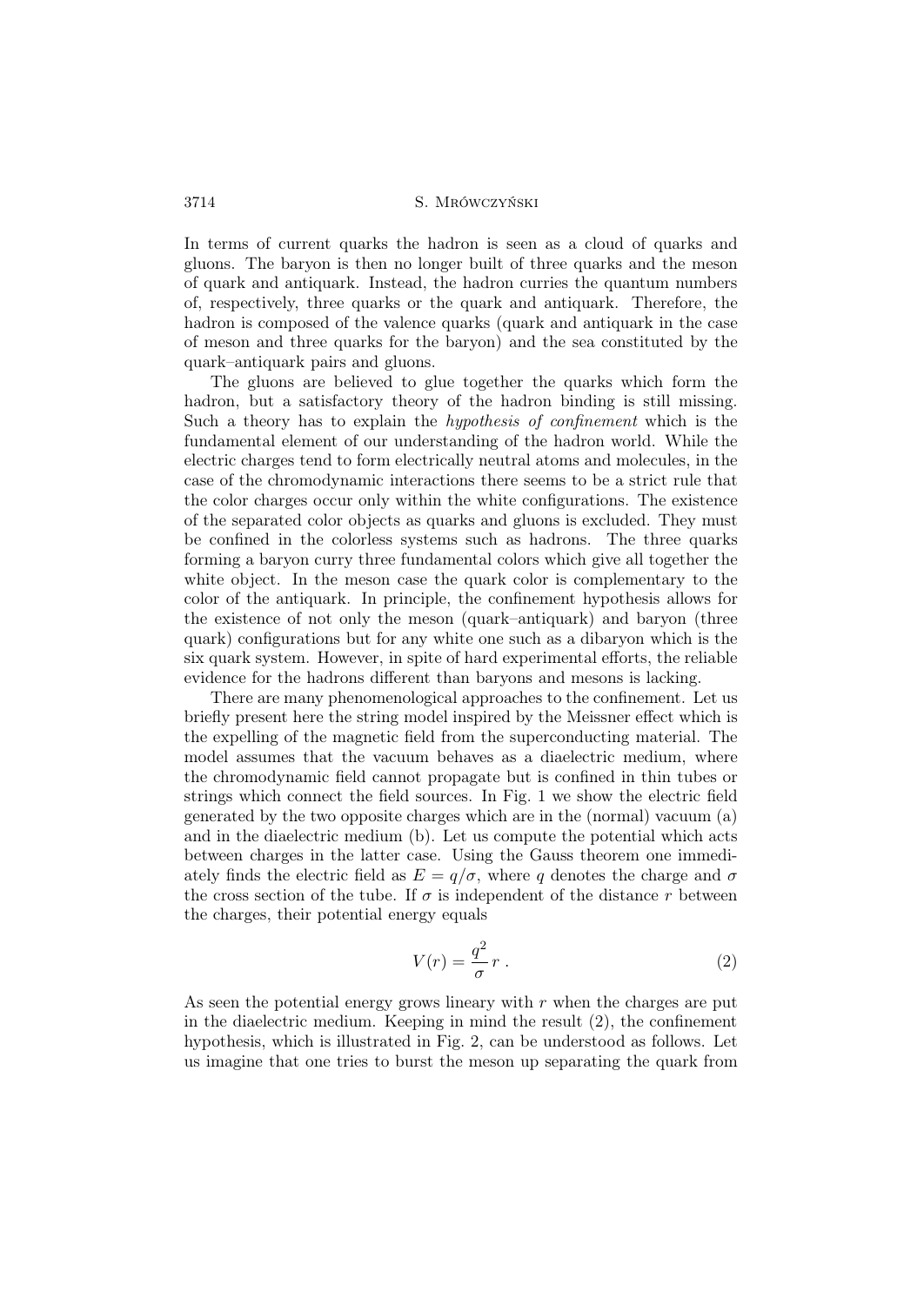



Fig. 1. The electric field lines in the vacuum (a) and diaelectric medium (b)

the antiquark. Stretching the meson requires pumping of the energy to the system. When the energy is sufficient to produce the quark–antiquark pair, the string breaks down and we have two mesons instead of one.



Fig. 2. The confinement

At the end of this section we mention another commonly used model of the hadron structure: the bag model. One assumes here that the vacuum exerts the pressure  $B$  on the (colored) quarks and gluons. Then, the hadron is the bag with quarks and gluons similar to the bubble of vapour in the liquid. The bag is usually spherical but the deformations are possible. The model appears to be really successful in describing a very reach mass spectrum of hadrons.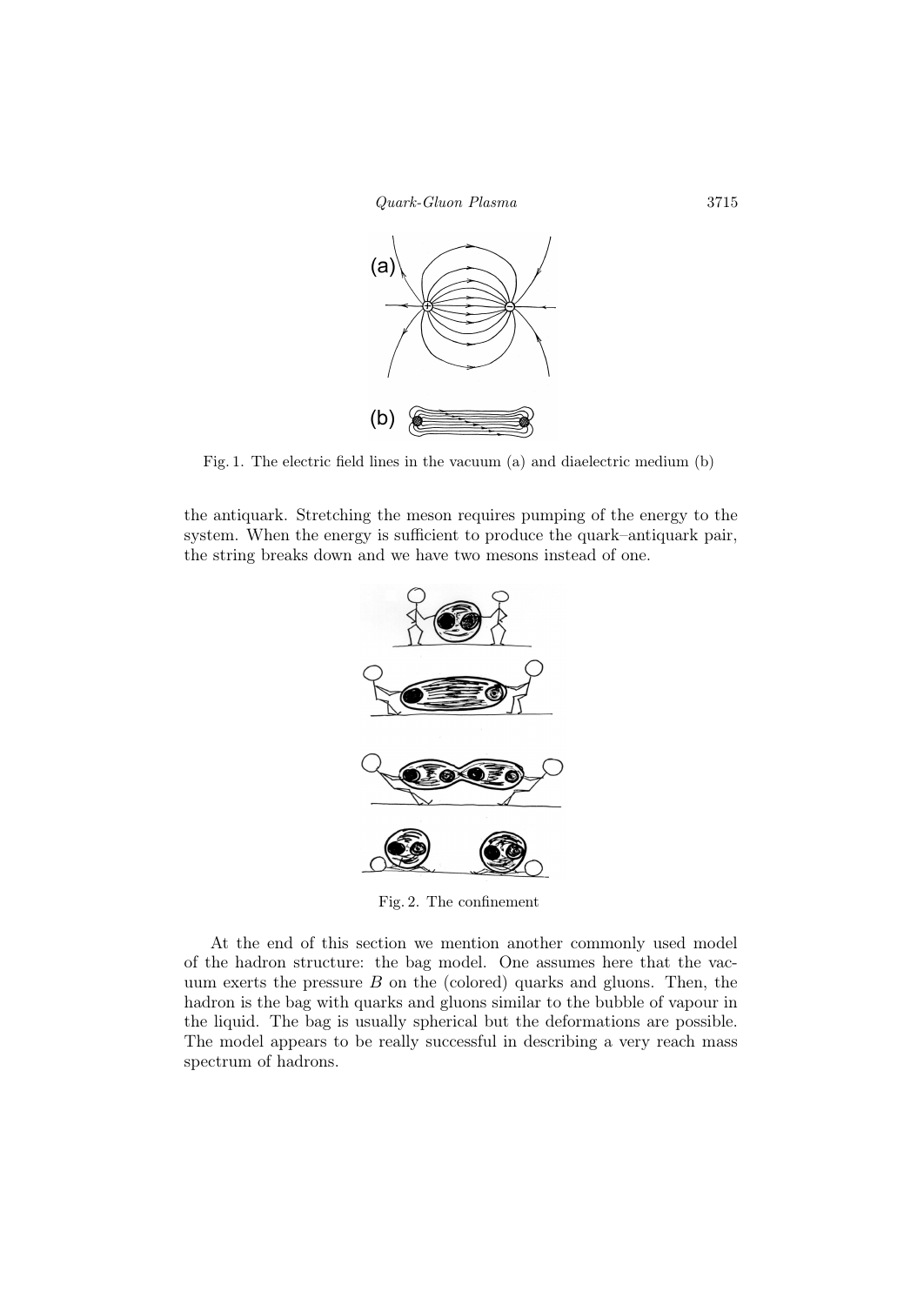### 4. Quark–gluon plasma

The quark–gluon plasma is the system of quarks and gluons, which are no longer confined in the hadron interiors, but can propagate in the whole volume occupied by the system. Thus, the quark–gluon plasma resembles the ionized atomic gas with quarks and gluons corresponding to electrons and ions and hadrons being the analogs of atoms. One may wonder whether the existence of quark–gluon plasma is not in conflict with the confinement hypothesis. We note that the plasma is white as a whole. Thus, the color charges are still confined in the colorless system. However, it is still unclear why and when the hadrons can dissolve liberating quarks and gluons. We will consider this issue in the next section. Here we would like to discuss a somewhat unexpected consequence of the asymptotic freedom.

Due to the mentioned difficulties of the soft QCD, the properties of the hadronic matter — either composed of hadrons or of quarks and gluons are poorly known at the moderate temperatures. The situation changes qualitatively when the system temperature  $T$  is much larger than the QCD scale parameter  $\Lambda_{\text{QCD}}$ . In this limit T is the only dimensional parameter which describes the system. In particular, it determines the average momentum transfer in the interaction of quarks and gluons. Therefore,  $\langle Q^2 \rangle = cT^2$ where  $c$  is a dimensionless constant. On the basis of the dimensional argument we expect to achieve the asymptotic freedom regime (smallness of the coupling constant) when  $T \gg \Lambda_{\rm QCD}$ . Then, the quark–gluon plasma is a weakly interacting gas of massless quarks and gluons.

The detailed calculations performed within the thermal QCD show that the asymptotic freedom regime is indeed obtained in the high temeprature limit. Here we will only add a simple physical argument to the dimensional one used above. The momentum transfer, which enters the formula of the running coupling constant (1), corresponds (due to the Fourier transform) to the distance between the interacting partons. The distance is proportional to the inverse momentum transfer. When the plasma temperature increases, the density of the quark–gluon system grows as  $T^3$  in the high temperature limit. (One can refer here again to the dimensional arguments or simple calculations presented in the next section.) Since the average particle separation in the gas of the density  $\rho$  equals  $\rho^{-1/3}$ , the average inter-particle distance decreases with T as  $T^{-1}$ . Consequently, the average coupling constant vanishes when  $T \to \infty$ .

## 5. Deconfinement phase transition

The transformation of the hadron gas into the quark–gluon plasma is called the deconfinement phase transition. There are many independent indications that such a transition indeed takes place in the dense hadronic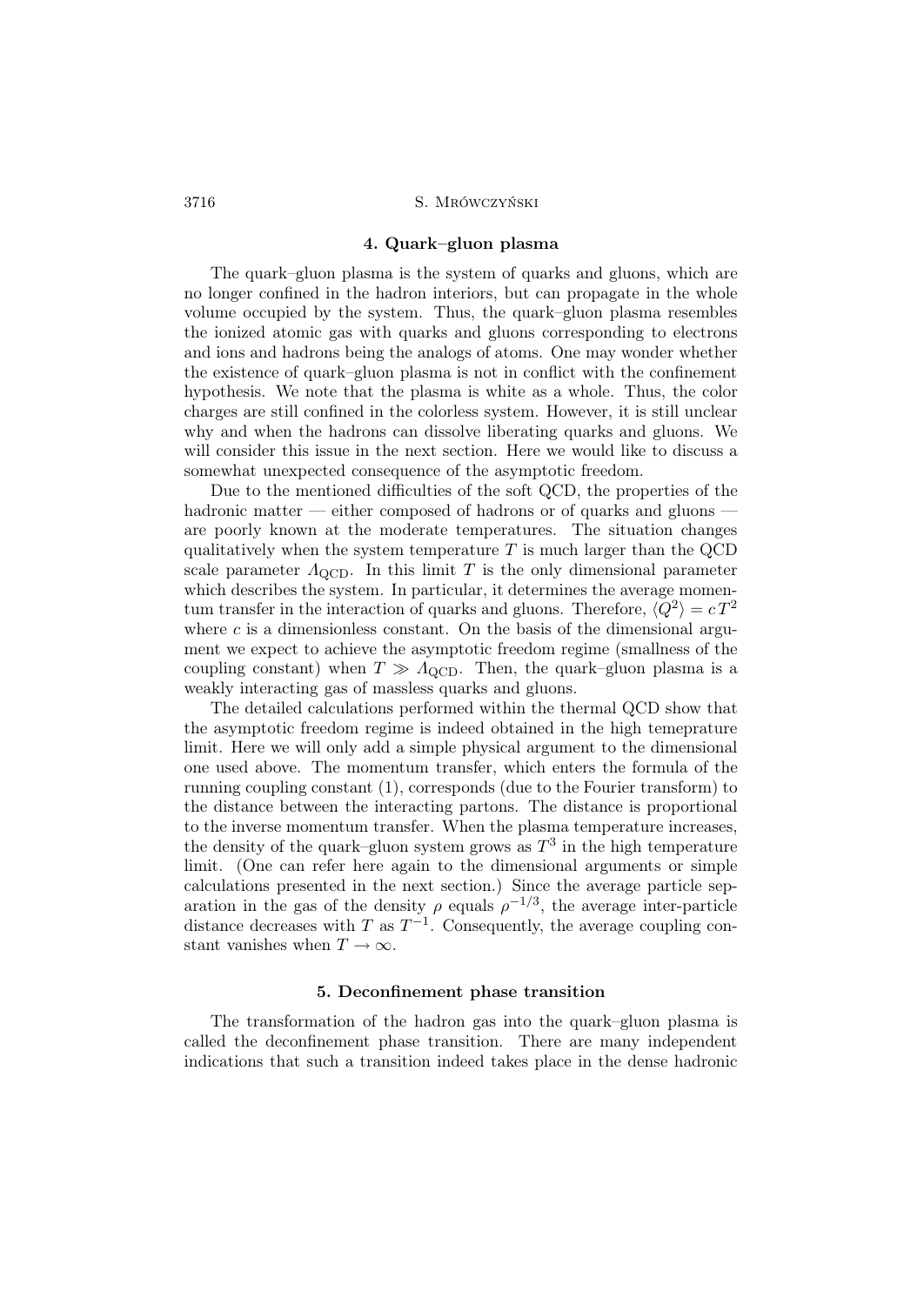medium. First of all one should mention the results obtained within the lattice formulation of QCD, where the space continuum is replaced by the discrete points. The Monte Carlo simulations show that there are two phases in the lattice QCD, which are identified with the hadron and quark–gluon phase, respectively. Here we would like to discuss simple arguments in favour of the existence of the quark–gluon plasma.

We start with the observation that hadrons are not point-like objects but their size is finite. The hadron radius is about 1 fm. So, let us consider the hadron gas which is so dense that the average separation of hadrons is about 1 fm. There is no reason to think that the confining potential still operates in such a medium at the distances which are significantly larger than 1 fm. When the quark and antiquark forming a meson are pulled way from each other there is no vacuum, which expels the chromodynamic field, but there are other hadrons all around. Therefore, the confining potential is expected to be screened at the distances comparable to the average interparticle separation.

There are two ways, as illustrated in Fig. 3, to produce the dense hadronic matter. The first one is evident  $-$  squeezing of the nuclear matter. Since the baryon number, which is curried by neutrons and protons, is conserved, the nucleons cannot disappear and will start to overlap when the average inter-particle distance is smaller than the nucleon radius  $r_N \approx 1$  fm. The inter-nucleon separation is smaller than  $r_N$  at the densities exceeding  $\rho =$  $r_N^{-3}$  $\gamma_N^{-3} \cong 1$  fm<sup>-3</sup>  $\cong 6$   $\rho_0$ , where  $\rho_0 = 0.16$  fm<sup>-3</sup> is the so-called saturation or normal nuclear density being approximately equal the nucleon density in the nucleus center.

The second method to produce the dense hadronic matter is to heat up the nuclear matter or the hadron gas. The point is that in the contrast to the baryon or lepton number, which are the conserved quantities, the particle number is not. Therefore, when the gas temperature (measured in the energy units) becomes comparable to the particle mass, further heating leads not only to the increase of the average particle kinetic energy but to the growth of the average particle number. Of course, the particle number growth cannot violate the conservation laws. Therefore, the particles, which curry a conserved charge, must be produced in the particle–antiparticle pairs. For example, to keep the baryon number of the system fixed we can add to the system only pairs of the baryon and antibaryon. The essentially neutral particles such as  $\gamma$  or  $\pi^0$ , which do not curry conserved charges, can be added to the system without restrictions, although the average particle number is controlled by the equilibrium conditions. More specifically, the numbers are determined by the minimum of the system free energy when the system temperature and volume are fixed.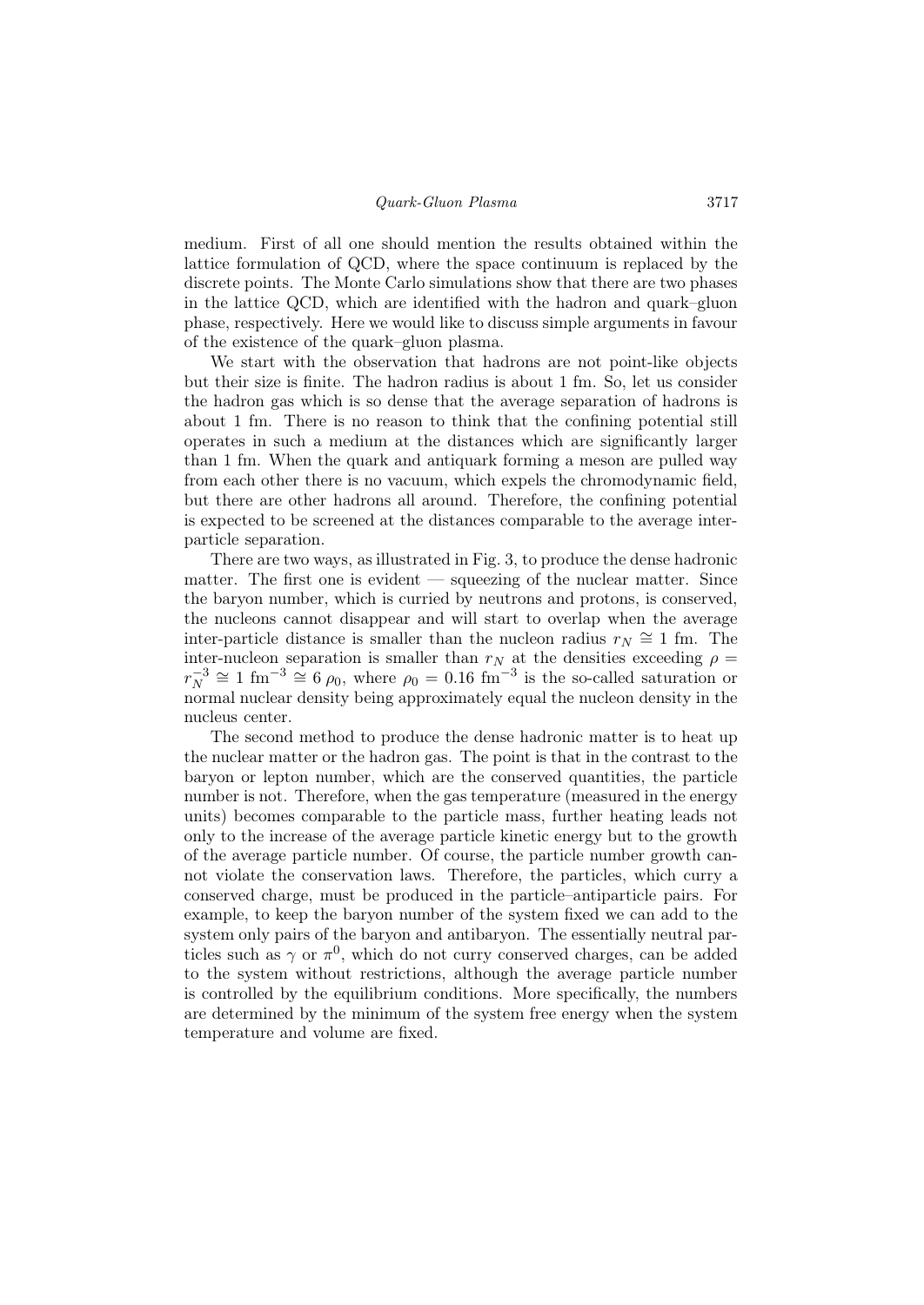3718 S. Mrówczyński



Fig. 3. Two technologies to produce the dense hadronic matter: compression (a) and heating (b).

Let us now consider the gas of noninteracting pions. Its temperature is assumed to be so high that the pions can be treated as massless particles. (The approximation appears to work quite well even for the temperatures which are close to the pion mass equal 140 MeV.) The pion density is then

$$
\rho_{\pi} = \int \frac{d^3 p}{(2\pi)^3} \frac{g_{\pi}}{e^{E/T} - 1} = \frac{g_{\pi}\zeta(3)}{\pi^2} T^3 \cong 0.73 T^3 ,\qquad (3)
$$

where  $E \equiv |\mathbf{p}|$ ;  $\zeta(z)$  is the Riemann function and  $\zeta(3) \cong 1.202$ ;  $g_{\pi}$  is the number of the particle internal degrees of freedom, which is 3 for the gas of  $\pi^+$ ,  $\pi^0$  and  $\pi^-$ . One immediately finds from (3) that the inter-pion separation is smaller than 1 fm for  $T > 219$  MeV.

The deconfinement phase transition has been studied in the numerous phenomenological approaches. We consider here the simplest possible model, where the phase transition is assumed to be of the first order. Then, one can apply the Gibbs criterion to construct the phase diagram. The hadron phase is modeled by the ideal gas of massless pions of three species  $(q_\pi = 3)$ while the quark–gluon one by the ideal gas of quarks and gluons, which is baryonless i.e. the total baryon charge vanishes due to the equal number of quarks and antiquarks. Let us compute the number of the internal degrees of freedom in the quark–gluon gas. One should distinguish here the fermionic degrees of freedom of quarks  $g_q$  and the bosonic of gluons  $g_q$ . There are two light quark flavours  $(u \text{ and } d)$ ; there are quarks and antiquarks; we have two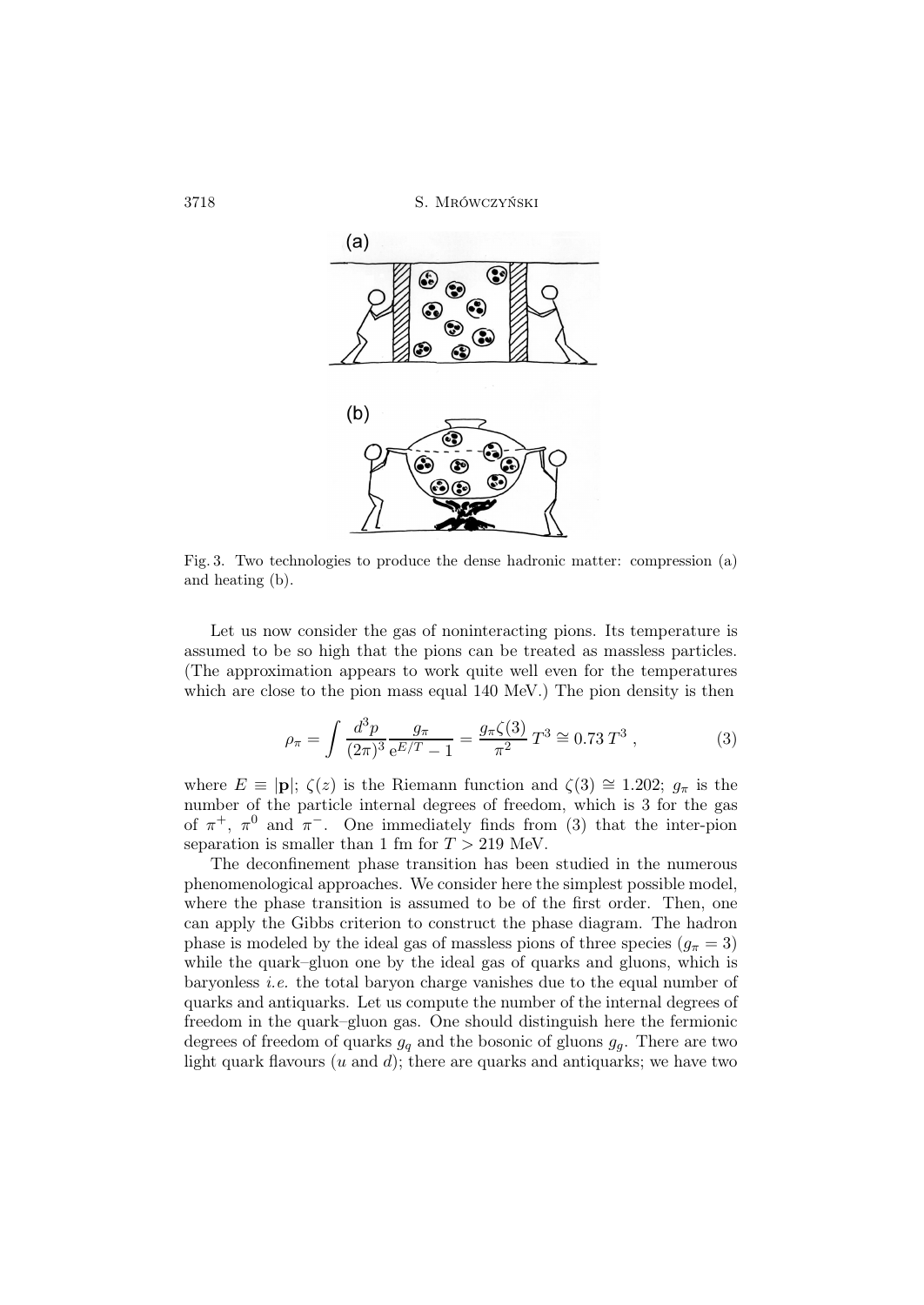## Quark-Gluon Plasma 3719

spin and three color quark states. So,  $g_q = 2 \times 2 \times 2 \times 3 = 24$ . The gluons are in two spin and eight color states, which give  $g_q = 2 \times 8 = 16$ .

Since the pressure of the ideal gas of massless particles equals one third of the energy density, the pressure exerted by the pion gas is

$$
p_{\pi} = \frac{1}{3} \int \frac{d^3 p \, E}{(2\pi)^3} \frac{g_{\pi}}{e^{E/T} - 1} = \frac{g_{\pi} \pi^2}{90} \, T^4 \cong 0.33 \, T^4 \,, \tag{4}
$$

while that of the quark–gluon plasma equals

$$
p_{qg} = \frac{1}{3} \int \frac{d^3 p E}{(2\pi)^3} \left[ \frac{g_g}{e^{E/T} - 1} + \frac{g_q}{e^{E/T} + 1} \right] = \left( g_g + \frac{7}{8} g_q \right) \frac{\pi^2}{90} T^4 \cong 4.1 T^4 \quad (5)
$$

According to the Gibbs criterion the phase, which generates the higher pressure at a given temperature, is realized. Then, one finds from eqs. (4, 5) that the pressure of the quark–gluon plasma is always greater than that of pions. Therefore, we should have, in conflict with the experiment, the quark– gluon phase at any temperature. However, we have not taken into account the pressure exerted by the vacuum on quarks and gluons. Subtracting the bag constant  $B$  from the r.h.s. of eq.  $(5)$ , one finds that below the critical temperature  $T_c$  there is the pion gas and above the quark–gluon plasma. The critical temperature is given as

$$
T_c = \left[\frac{90B}{\pi^2 (g_g + \frac{7}{8}g_q - g_\pi)}\right]^{1/4} \cong 0.72 B^{1/4} .
$$

Taking  $B^{1/4} = 200$  MeV, we get  $T_c = 144$  MeV.

In Fig. 4 we show a schematic phase diagram of the strongly interacting matter. The baryon density is measured in the units of the normal nuclear one. The point at  $\rho = \rho_0$  and  $T = 0$  represents normal nuclei. In fact, this is the only point in the diagram which is really well known and understood. At  $\rho > \rho_0$  and  $T = 0$  there is a region of the dense nuclear matter with several exotic forms being suggested. When the baryon density exceeds  $2 - 3\rho_0$  one expects a transition to the quark–gluon phase. At even higher densities the plasma is believed to be perturbative i.e. weakly interacting. So, one deals with the quasi ideal strongly degenerated quark gas. The nuclear matter at the temperature larger than a few MeV is traditionally called a hadron gas being mostly composed of pions when the baryon density vanishes. Then, we have quite reliable QCD lattice results which tell us that there is the deconfinement phase transition at  $T \approx 180$  MeV. With the significantly larger temperatures we approach again the perturbative regime where the plasma is weakly interacting. In the next section we discuss how the phase diagram can be explored by means of the heavy-ion collisions.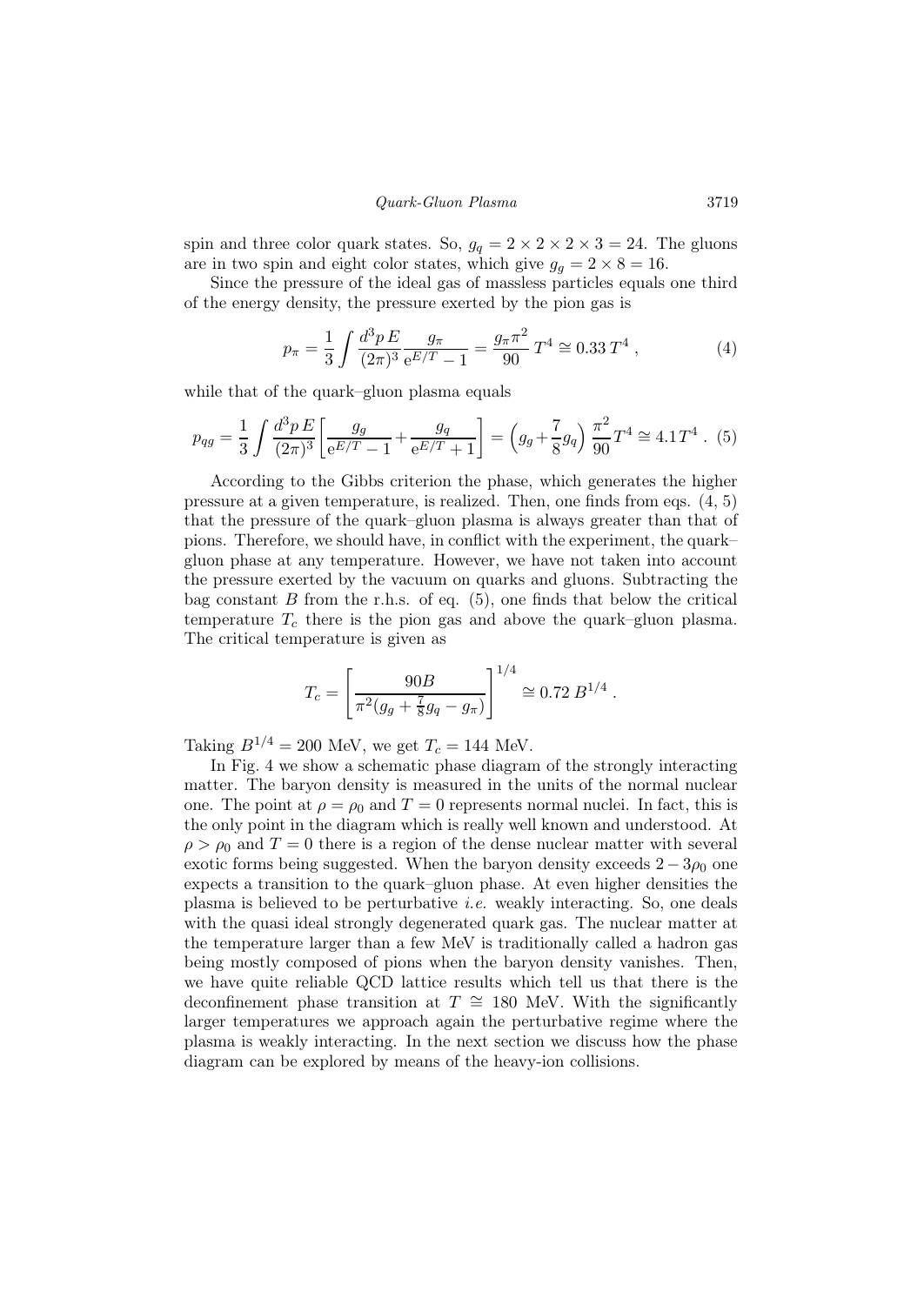

Fig. 4. The phase diagram of the strongly interacting matter

# 6. Heavy-ion collisions

As already mentioned in the introduction, the heavy-ion collisions provide a unique opportunity to study the quark–gluon plasma in the laboratory experiments. More precisely, a drop of a dense hadronic matter can be created in the collisions; the question whether the matter is for some time in the deconfined phase is a separate issue.

The physics of heavy-ion collisions essentially depends on the collision energy. A good measure is not the whole energy of the incoming nucleus but the energy per nucleon. The point is that at the energy of a few GeV per nucleon, which is the lowest energy being interesting from the point of view of the quark–gluon plasma, the nucleus does not interact as a whole but there is an interaction of the overlapping parts of the colliding nuclei as depicted in Fig. 5. The nucleons to be found in these parts are called the participants while the remaining ones the *spectators*. One often distinguishes the central from the peripheral collisions. In the latter ones, which proceed with a large value of the impact parameter, most of the nucleons are spectators. In the case of the central collisions basically all nucleons from the smaller nucleus (target or projectile) are participants and the interaction zone is the largest. Obviously the central collisions are the most interesting in the context of the quark–gluon plasma searches. Unfortunately, the nucleus– nucleus cross section is dominated by the peripheral collisions. The cross section contribution of the collisions with a given impact parameter  $b$  is  $2\pi bdb$ . Therefore, the contribution vanishes when  $b \to 0$ .

The high-energy nucleus–nucleus collision proceeds according to the following scenario. The overlapping parts of the colliding nuclei strongly in-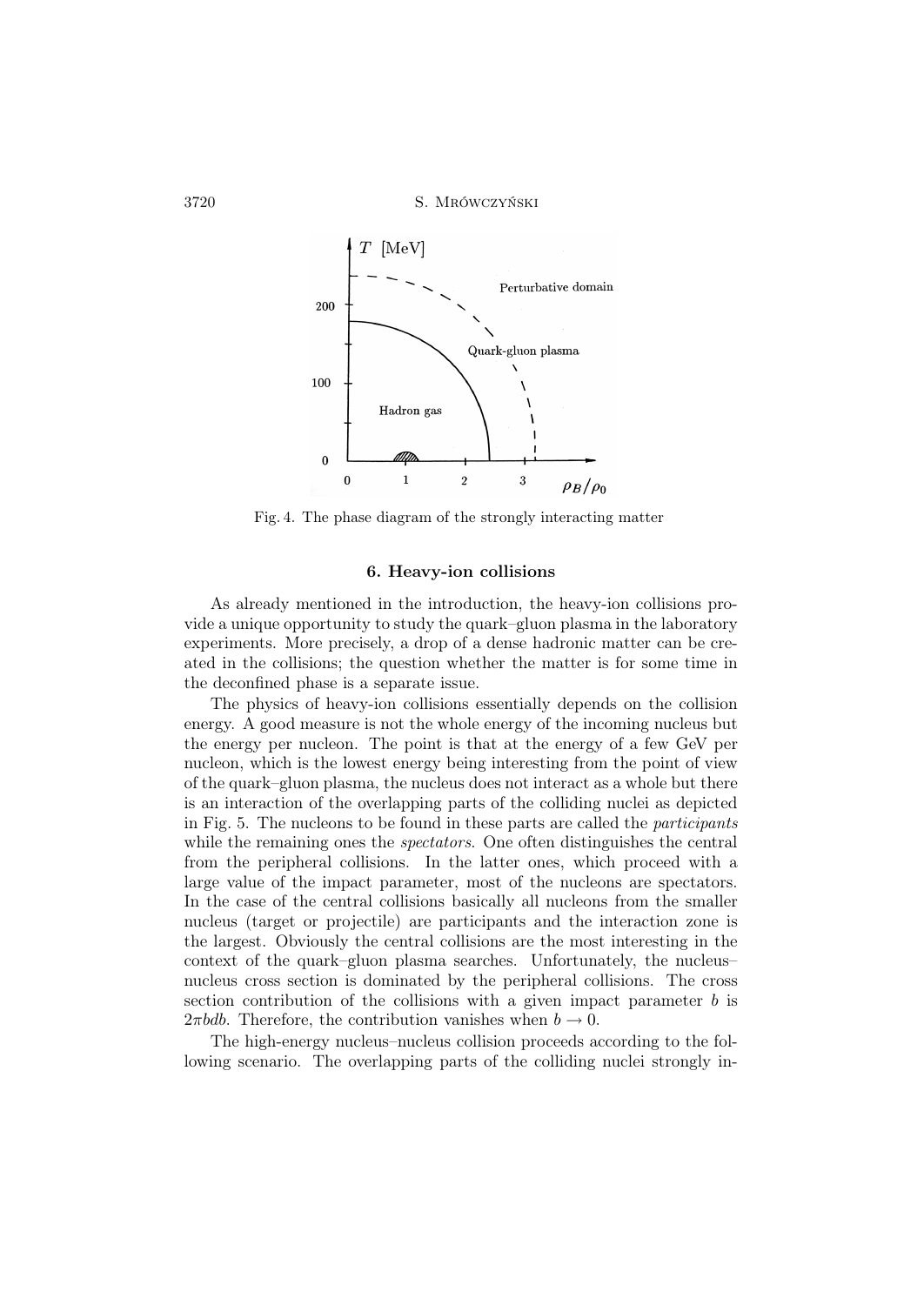Quark-Gluon Plasma 3721



Fig. 5. The geometry of the nucleus–nucleus collision at high energy

teract and a dense and hot hadronic system, which is often called a fireball, is created. Initially it is formed either by the quarks and gluons or by the hadrons. Then, the system expands and cools down. If the fireball matter has been initially in the deconfined phase, the system experiences the hadronization *i.e.* the quarks and gluons are converted into the hadrons. The fireball further expands. When its density is so low that the mean free path of the hadrons is close to the system size or the expansion velocity is comparable the that of the individual particles, the whole system decouples into the hadrons which do not interact with each other any longer. However, the unstable particles can still gradually decay into the final state hadrons. The moment of decoupling is called the *freeze-out*, because the particle momenta are basically fixed at that time. Thus, the final state hadrons, which are observed by experimentalists in the particle detectors, characterize the fireball at the freeze-out.

As we discussed in Sec. 5, the dense hadronic matter can be obtained either due to the nuclear matter compression or the nuclear matter heating. It appears that the significant effect of compression at the early stage of heavy-ion collisions, which is still insufficient for the quark–gluon generation, is observed at the relatively low energies, not larger than 1 GeV. Then, one can study the dense nuclear matter of rather small temperature. At higher energies the atomic nuclei appear to be rather transparent *i.e.* the colliding nuclei traverse each other. The participants are only slightly deflected from their straight line trajectories due to the interaction. However, they lose a sizable portion of their energy which is further manifested in the form of produced particles, mainly pions. Therefore, the baryon density of the produced hadronic system is not much increased even at the early collisions stage. When the produced system expands, the baryon density soon gets a value which is smaller than the normal nuclear density. The strongly interacting matter however is significantly heated up. If the temperature exceeds the deconfinement transition temperature, the matter is expected to be in the quark–gluon phase.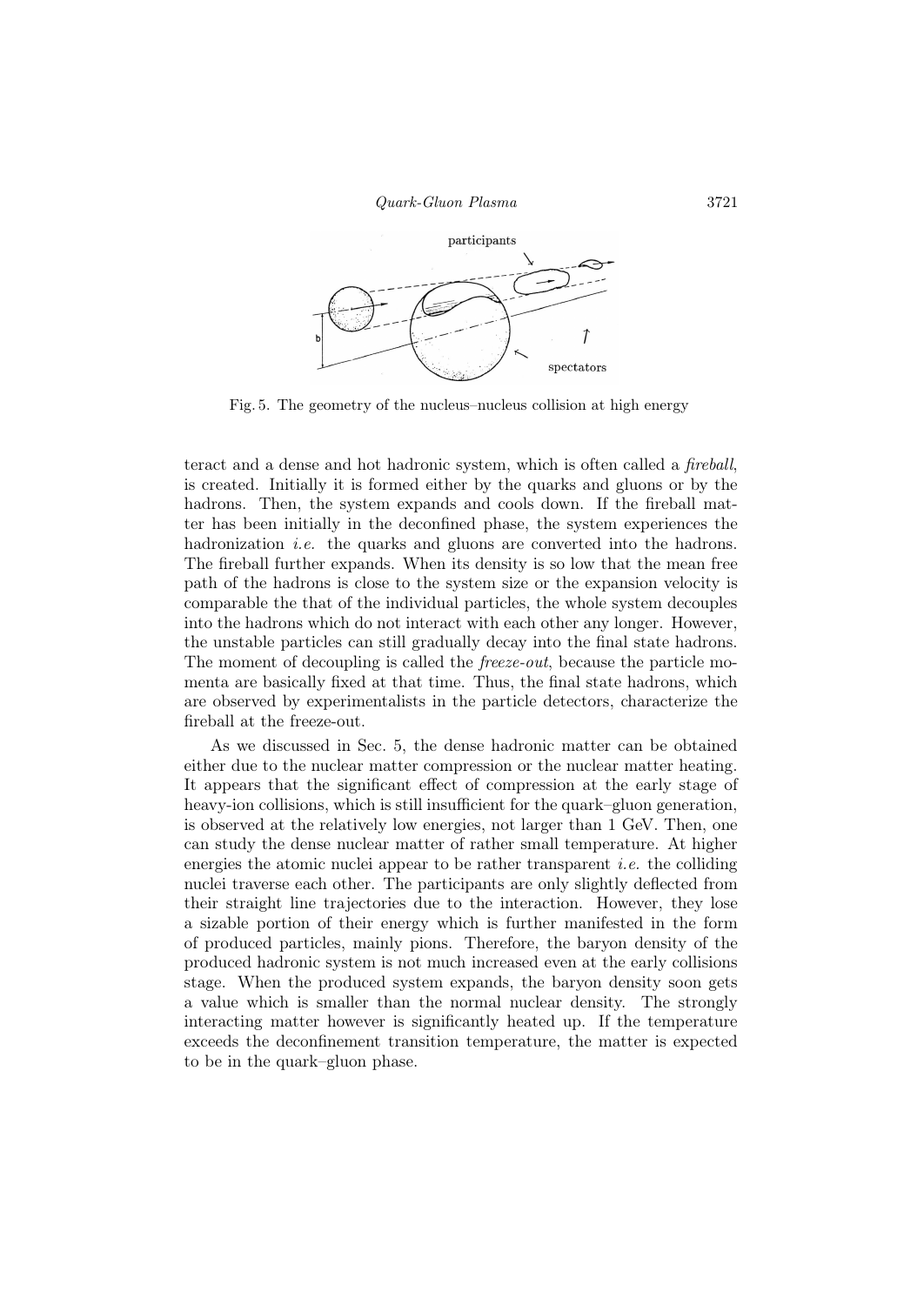A comment is in order here. We use the concept of the temperature which explicitly assumes that the system is in the thermodynamic equilibrium. It is far not obvious that this is really the case. Any physical system needs some time to reach the state of equilibrium. The hadronic matter produced in heavy-ion collisions cannot achieve the *global* equilibrium but the theoretical as well as experimental arguments suggest that the local quasi equilibrium is possible. The global equilibrium is characterized by the thermodynamic parameters which are unique for the whole system. Before the global equilibrium is achieved a system is usually for some time in the local equilibrium state. The system's parts are then already in the equilibrium but the thermodynamic parameters — temperature, density, hydrodynamic velocity — vary from part to part. The hadronic matter produced in heavyion collisions is however not kept in any container but it immediately starts to expand, mainly along the beam axis. Consequently there is a sizable variation of the hydrodynamic velocity in this direction.

### 7. Plasma signatures

The plasma creation is expected to occur at the early collision stage, but it must hadronize *i.e.* experience the transition to the hadron gas, when the matter is expanding and cooling down at the later stages. Therefore, we always observe hadrons in the final state of the collisions and it is really difficult to judge whether the plasma has been present or not. Although it is hard to imagine a smoking gun proof, a few signatures of the plasma creation has been proposed. We discuss below the two which seem to be the most promising.

It has been argued that the presence of the plasma at the early collision stage increases the number of strange particles observed in the final state. The point is that the mass of strange quark mass appears to be significantly smaller than that of strange particles. The strange  $(s)$  quark mass is about 150 MeV. Therefore, one needs 300 MeV to produce the  $s - \bar{s}$  pair. The strange quarks must be, of course, produced in pairs because the strangeness is conserved in the strong interactions. The most energetically favorable way to produce the strangeness at the hadron level proceeds in the reaction  $\pi + N \to K + \Lambda$ . Here the incoming particles — the pion and nucleon must curry over 500 MeV in the center of mass frame. Thus, it is easier to produce strangeness at the quark–gluon than hadron level. Once the strange quarks appear in the plasma, they cannot disappear — a rather rare annihilation process of  $s-\overline{s}$  pairs can be neglected — and consequently, they are distributed among the final state hadrons. Quantitative comparison of the two scenarios with and without the plasma indeed shows that the presence of the plasma leads to the significant strangeness enhancement.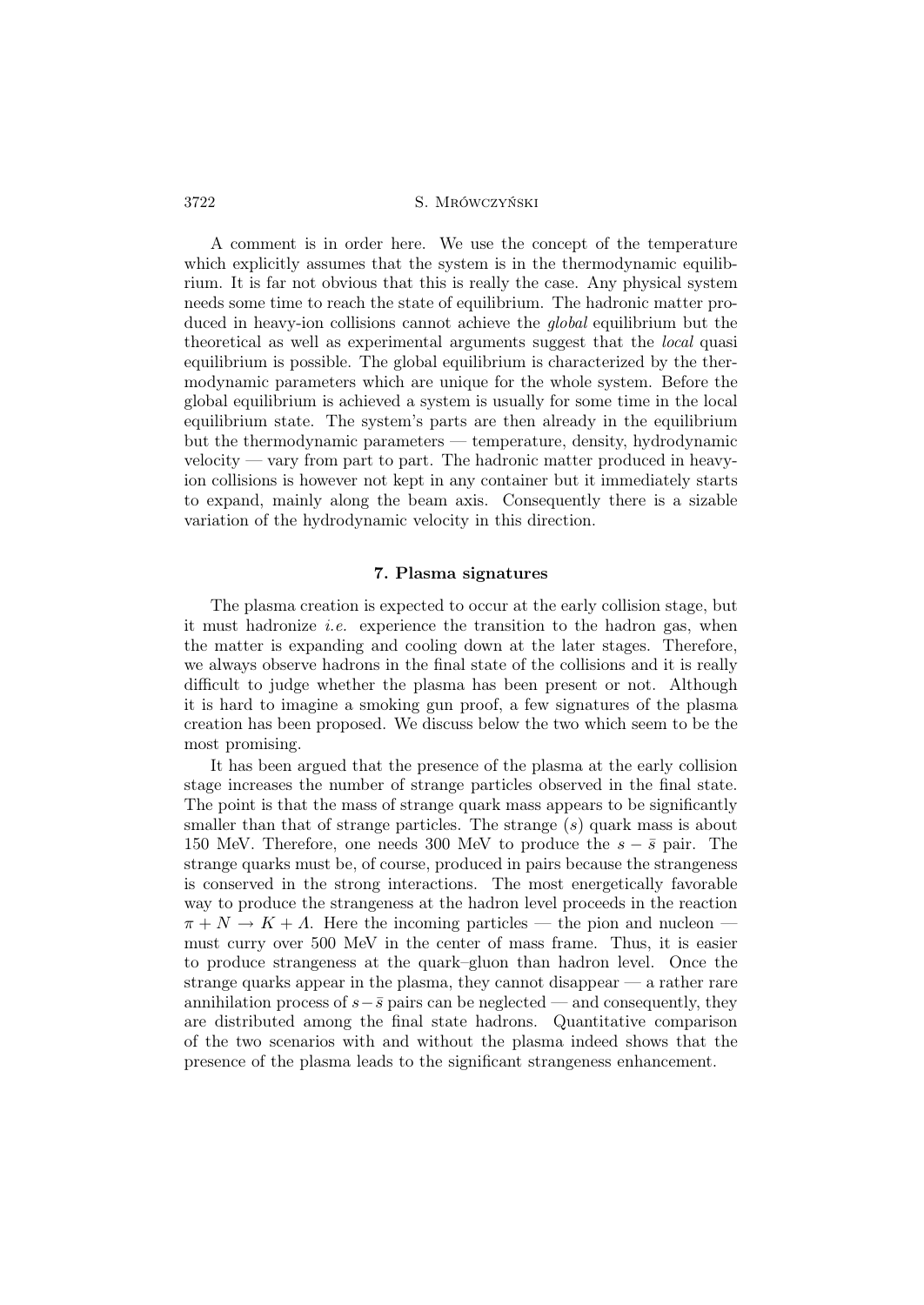The second plasma signatures deals with the  $J/\psi$  particle or charmonium which is a bound state of the charm quark c and antiquark  $\bar{c}$ . The  $J/\psi$ particle is expected to dissolve much easier in the quark–gluon environment than in the hadron one. This can be understood as a result of screening of the potential, which binds the c and  $\bar{c}$  quarks, by the color charges of the plasma particles. Therefore, the number of the  $J/\psi$  particles in the final state should be significantly reduced if the plasma is present at the collision early stage.

The two predicted quark–gluon plasma signatures have been indeed experimentally observed in the central heavy-ion collisions at the energy of about 200 GeV per nucleon which have been recently studied at CERN. The whole set of the experimental data however does not fit to the theoretical expectations. There have been advocated the mechanisms of the strangeness enhancement and  $J/\psi$  suppression which are different than those mentioned above. Therefore, it is a matter of hot debate whether the plasma is produced at the energies which are currently available. The plasma generation at higher energies seems to be guaranteed.

## 8. Perspectives

In the near future the nucleus–nucleus collisions will be studied at the accelerators of a new generation: Relativistic Heavy-Ion Collider (RHIC) at Brookhaven and Large Hadron Collider (LHC) at CERN. The collision energy will be larger by one or two orders of magnitude than that of the currently operating machines. The heavy-ion experiments have been performed till now in the beam-targets system where the accelerated ion is smashed against the target nucleus which is initially at rest. RHIC and LHC will use another principle — there will be accelerated two intersecting ion beams. The energy of each beam will be 100 GeV per nucleon at RHIC and 3 000 GeV at LHC. Thus, the collision energy in the center of mass frame will equal, respectively, 200 and 6 000 GeV which should be compared to 20 GeV presently available in the beam-target systems.

The proton–proton collisions have been already studied experimentally at the energy domain of RHIC. The perturbative QCD, which is hardly available at lower energies, is extensively used here. This is possible because the average momentum transfer grows with the collision energy and the QCD coupling constant is then relatively small. Therefore, the theoretical understanding of the collisions, paradoxically, improves with the growing energy.